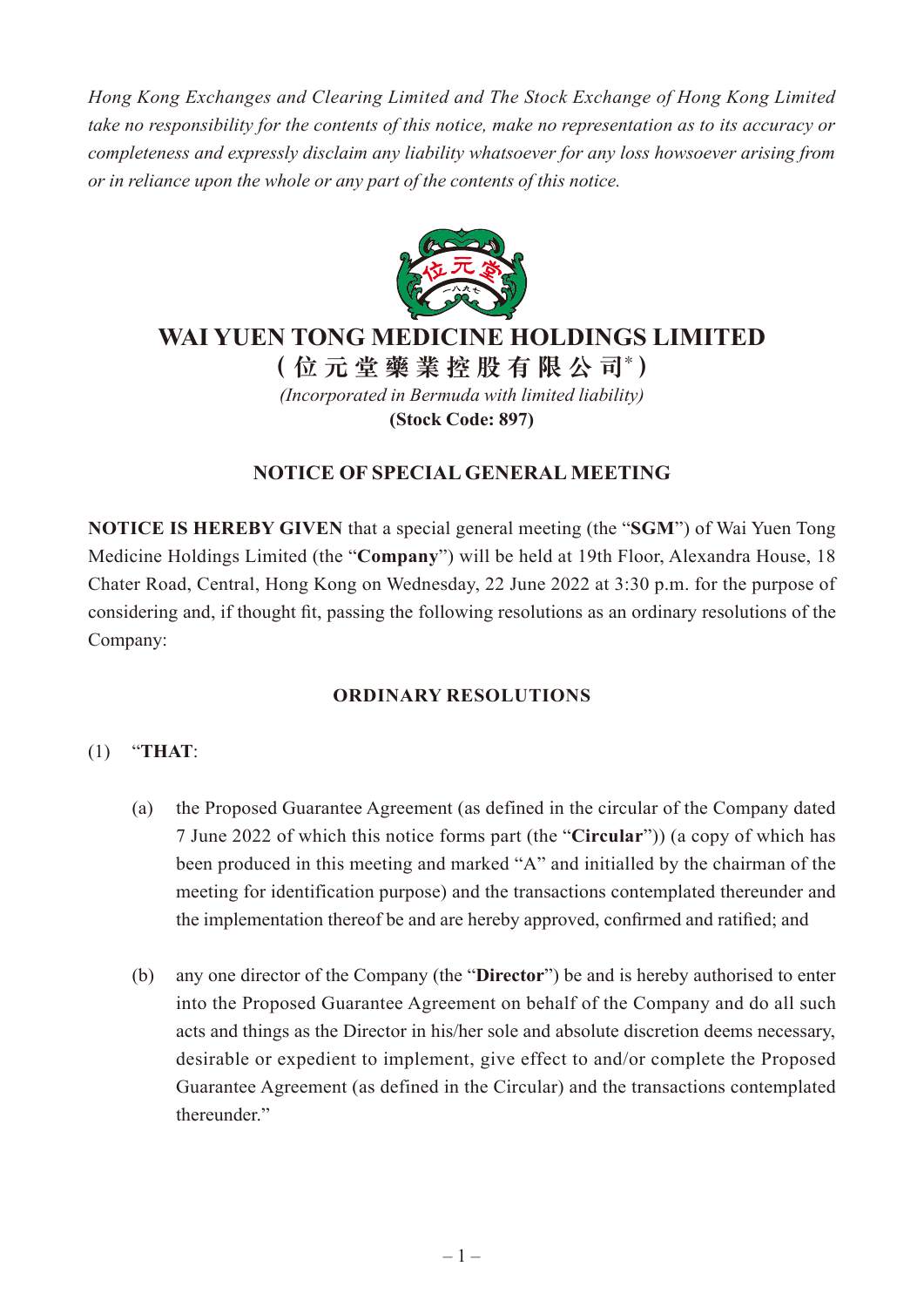### (2) "**THAT**:

- (a) the Revolving Loan Facility Agreement (as defined in the Circular) of Winning Rich (a copy of which has been produced in this meeting and marked "B" and initialled by the chairman of the meeting for identification purpose) and the transactions contemplated thereunder and the implementation thereof be and are hereby approved, confirmed and ratified; and
- (b) any Director be and is hereby authorised to do all such acts and things as the Director in his/her sole and absolute discretion deems necessary, desirable or expedient to implement, give effect to and/or complete the Revolving Loan Facility Agreement (as defined in the Circular) of Winning Rich and the transactions contemplated thereunder."

# By Order of the Board **WAI YUEN TONG MEDICINE HOLDINGS LIMITED (位元堂藥業控股有限公司\*) Cheung Chin Wa Angus** *Company Secretary*

Hong Kong, 7 June 2022

Clarendon House *in Hong Kong:* Bermuda Kowloon Bay

*Registered office: Head office and principal place of business* 2 Church Street Suite 3101, 31/F., Skyline Tower Hamilton HM 11 39 Wang Kwong Road Kowloon Hong Kong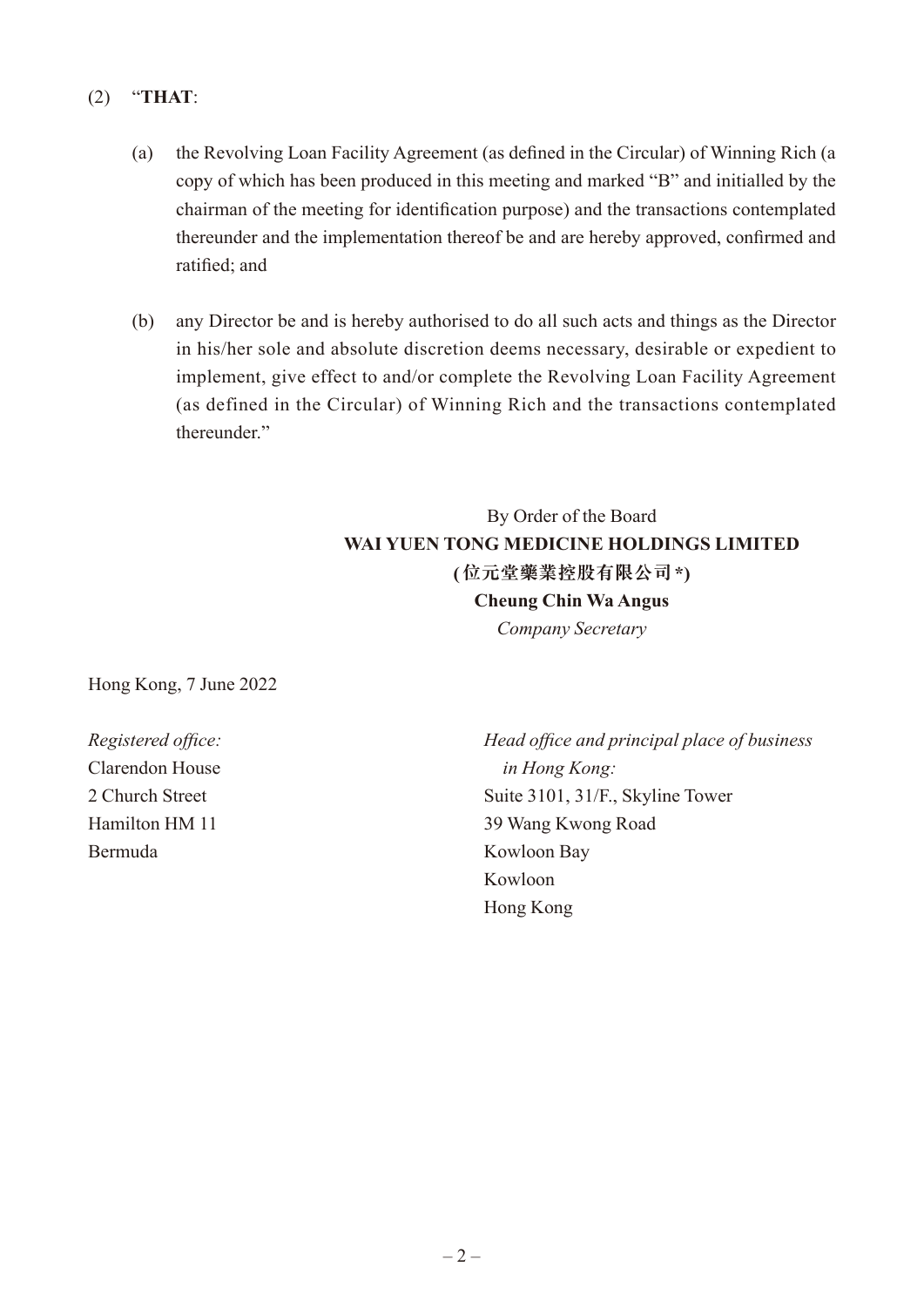#### *Notes:*

- 1. A form of proxy for use at the SGM is enclosed.
- 2. The register of members of the Company will be closed from Friday, 17 June 2022 to Wednesday, 22 June 2022 (both days inclusive) during which period no transfer of share(s) will be effected. In order to determine the eligibility to attend and vote at the SGM or any adjourned meeting thereof (as the case may be), all transfer of share(s), accompanied by the relevant share certificate(s) with the properly completed transfer form(s) either overleaf or separately, must be lodged with the branch share registrar and transfer office of the Company in Hong Kong, Tricor Secretaries Limited, Level 54, Hopewell Centre, 183 Queen's Road East, Hong Kong for registration not later than 4:30 p.m. on Thursday, 16 June 2022.
- 3. A member entitled to attend and vote at the SGM convened by the above notice is entitled to appoint one proxy or, if such member is a holder of more than one share of the Company, more than one proxy to attend and to vote in his stead. A proxy need not be a member of the Company.
- 4. In order to be valid, a form of proxy, together with any power of attorney or other authority, if any, under which it is signed, or a certified copy of such power or authority, must be deposited at the Company's branch share registrar and transfer office in Hong Kong, Tricor Secretaries Limited, Level 54, Hopewell Centre, 183 Queen's Road East, Hong Kong, as soon as practicable and in any event not later than 48 hours before the time appointed for holding the SGM or any adjournment thereof (as the case may be).
- 5. Completion and delivery of the form of proxy will not preclude members from attending and voting at the SGM or any adjournment thereof (as the case may be) should they so wish and in such event, the instrument appointing a proxy shall be deemed to be revoked.
- 6. Where there are joint holders of any shares of the Company, any one of such holders may vote at the SGM either personally or by proxy in respect of such shares as if he/she was solely entitled thereto provided that if more than one of such joint holders be present at the SGM whether personally or by proxy, the person whose name stands first on the register of members of the Company in respect of such shares shall be accepted to the exclusion of the votes of the other joint holder.
- 7. The above resolutions will be voted by way of a poll at the SGM.